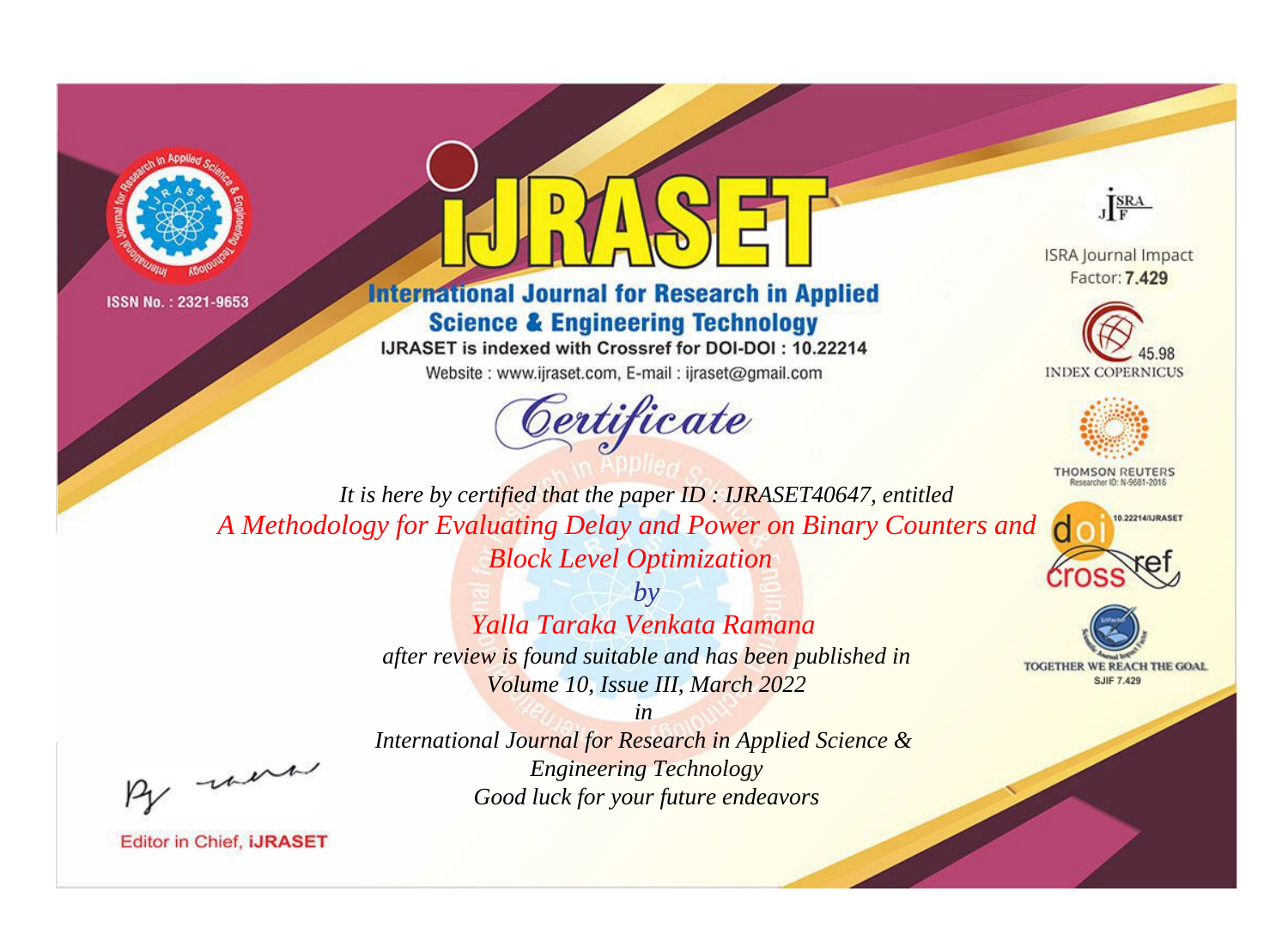



## **International Journal for Research in Applied Science & Engineering Technology**

IJRASET is indexed with Crossref for DOI-DOI: 10.22214

Website: www.ijraset.com, E-mail: ijraset@gmail.com





**ISRA Journal Impact** Factor: 7.429





**THOMSON REUTERS** 



TOGETHER WE REACH THE GOAL **SJIF 7.429** 

*It is here by certified that the paper ID : IJRASET40647, entitled A Methodology for Evaluating Delay and Power on Binary Counters and Block Level Optimization*

> *by Bighneswar Panda after review is found suitable and has been published in Volume 10, Issue III, March 2022*

, un

*International Journal for Research in Applied Science & Engineering Technology Good luck for your future endeavors*

*in*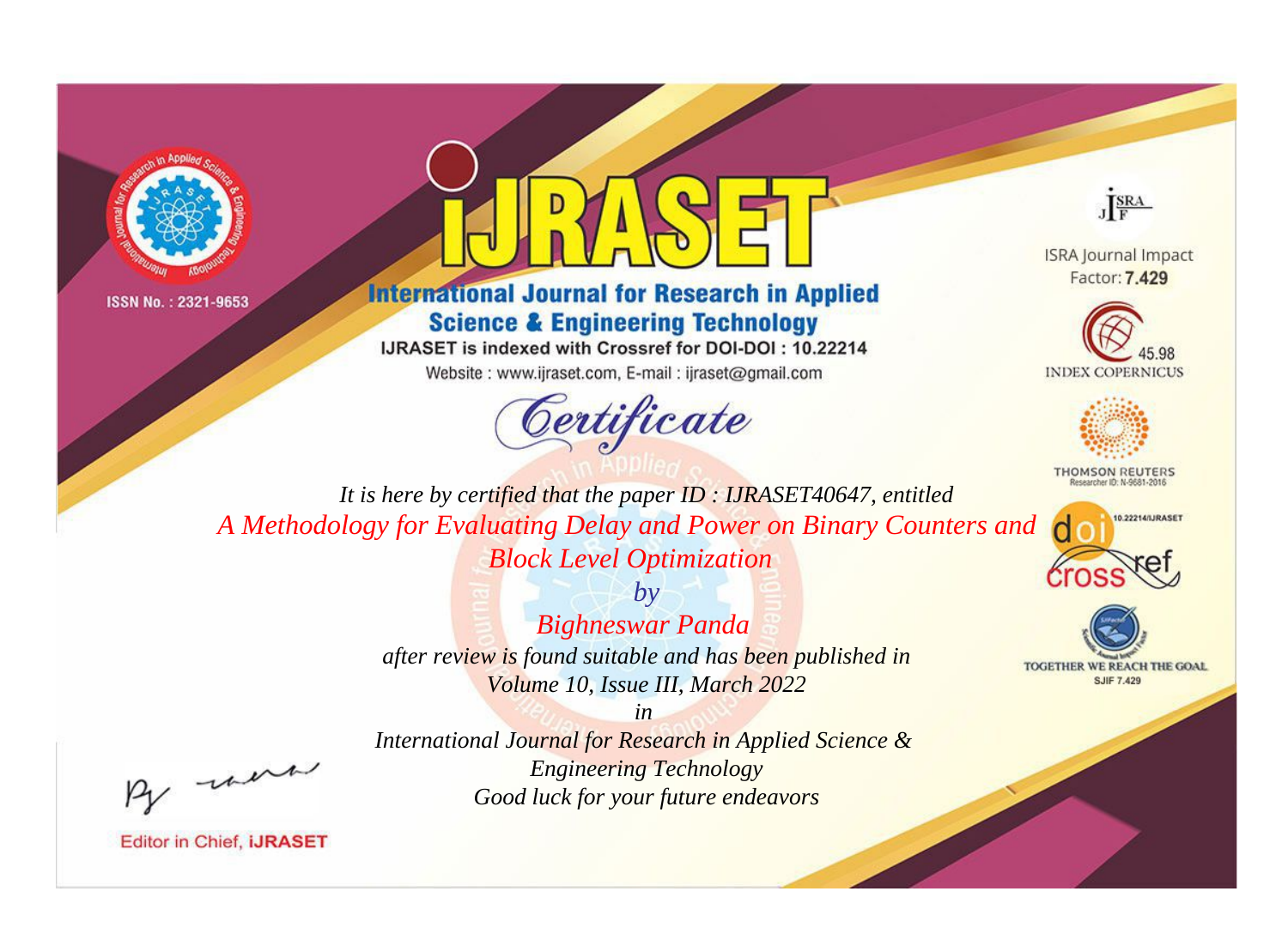



## **International Journal for Research in Applied Science & Engineering Technology**

IJRASET is indexed with Crossref for DOI-DOI: 10.22214

Website: www.ijraset.com, E-mail: ijraset@gmail.com



JERA

**ISRA Journal Impact** Factor: 7.429





**THOMSON REUTERS** 



TOGETHER WE REACH THE GOAL **SJIF 7.429** 

It is here by certified that the paper ID: IJRASET40647, entitled A Methodology for Evaluating Delay and Power on Binary Counters and **Block Level Optimization** 

> $b\nu$ **B** Jeevana Rao after review is found suitable and has been published in Volume 10, Issue III, March 2022

were

International Journal for Research in Applied Science & **Engineering Technology** Good luck for your future endeavors

 $in$